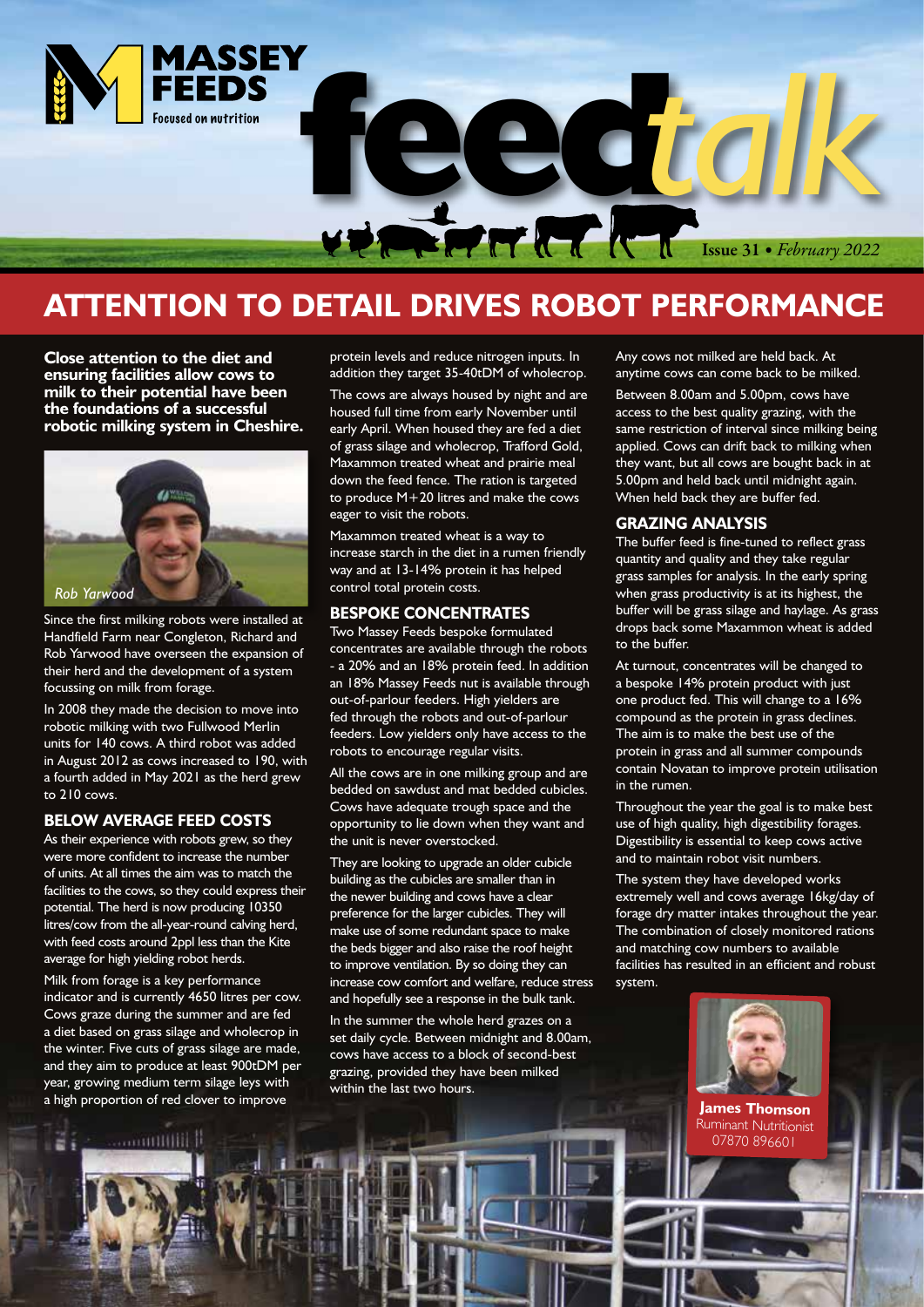

**It's ironic that with cost pressures coming onto all sectors of agriculture with the 3 F's - Feed, Fuel, and Fertilizer - we are now seeing milk prices start to rise just as milk production** 

**comes under pressure.** 

Arla are leading the way with member prices holding for February at January levels, with a standard litre at 37.58ppl with those maximising milk quality achieving at least another 2ppl. Sadly the rest are lagging behind with the supermarket suppliers under pressure now as the retailers say their prices represent an average cost of production. Will they be saying that when they have no milk?

With the generally warmer/mild weather (expect snow in April!) an early turnout is on the cards. This will be welcomed on many farms as grazed grass is still the cheapest feed for dairy cows. To make the most of grass it will need careful supplementation. Our newly formulated summer 2022 dairy diets will be available next month.

One of the major factors effecting the farming community in the UK since November 2021 is that all captive birds. either commercial poultry or pets, have to be kept indoors to stop the spread of Avian influenza (Bird Flu). Currently it is a very high-risk, no sites are immune and we are all following critical biosecurity protocols on our customers' farms. Even on dairy farms we are seeing increased levels of dysentery leading to milk loss. This is due to wild birds landing on the farm and contaminating the feed passage.

With the additional pressures on farm businesses, one cost that will come under pressure for us all as long-term fixed contracts expire is electricity. Farmers who need to renew their electricity contracts this year are facing prince increases of up to 60% due to the ongoing energy crisis. This is a national problem for us all, and feed mills are no exception.

Finally, check out our new 2022 quality sheep feeds range, which offer high specification

formulations to maximise ewe and lamb production.

**With nitrogen currently priced at £650/t, it seems many grassland farmers are holding back from buying their fertiliser. Figures suggest that orders are down on usual years. But this is undoubtedly a false economy.**

I would urge anyone who hasn't ordered their fertiliser to get on and do it quickly because irrespective of price, good quality forage is absolutely crucial for cost effective milk production. And with the issues surrounding supply and getting deliveries, the sooner nitrogen is on farm the better.

While accepting the price of fertiliser has doubled, grazed grass will still be the cheapest feed for dairy cows. Calculations put the cost this year at around £45/tDM, compared to £23t/DM last year. By comparison, grass silage from a typical three cut system works out at £128/tDM compared to £87/tDM last year.

To exploit the better milk prices we are seeing, you need to produce as much as you can from your cheapest feed – grass! Key to production from grazing is keeping cows on adequate covers of high-quality grass and encouraging rapid regrowth so cows are on grass at the most digestible three leaf stage. You will only achieve this and maximise yield from grazing if you keep applying fertiliser.

Also ask yourself the question – what will you feed your cows on if you don't fertilise grassland correctly? In simple terms, if you don't grow it you will have to buy it, and all the predictions are that in current global markets ingredient prices are likely to remain strong. So focussing on what you are in control of and producing your own feeds should be a high business priority.

And don't forget the rumen is what drives production, and maintaining a healthy and productive rumen is key. So to make the most of the total diet you need to be feeding high quality digestible forages. **Talk to your feed specialist about how** 

**we can help you make the most of your grass this season.**

### **WHY YOU NEED TO BE BUYING FERTILISER THIS SPRING**



**Phil Stirk** Sales Director 07787 104 565

# **TIME TO ANALYSE SILAGE MORE OFTEN**

|              | 6 Oct | 10 Nov         | <b>30 Nov</b> | 13 Dec | 23 Dec | <b>Difference</b><br>min to max |
|--------------|-------|----------------|---------------|--------|--------|---------------------------------|
| DM (%)       | 30.3  | 27.3           | 27.9          | 32.6   | 29.1   | 5.3                             |
| $CP$ (%DM)   | 14.8  | 17.2           | 17.4          | 15.0   | 17.2   | 2.6                             |
| ME (MJ/kgDM) | 11.7  | $  \cdot  $ .4 | 9.3           | 11.2   | 11.6   | 2.4                             |
| NDF (%DM)    | 46.3  | 46.7           | 50.6          | 46.9   | 45.1   | 5.5                             |

**No silage clamp is full of a consistent feed, meaning that supplementation has to be regularly assessed for best performance. The key to precise and cost-effective supplementation is getting clamps analysed regularly, so rations are based on the silage actually being fed.** 

Grass will produce, on average, 15kgDM per kilo of nitrogen applied which is an excellent return, but it is vital to use fertiliser efficiently. So here are a few things to consider **Get soil analysed** knowing the soil status will

> Even a clamp containing a single cut will be made up of different proportions of different swards as you work through the clamp. There will potentially be a mix of specific cutting leys, general purpose leys and permanent pasture all of which will be at various stages of maturity. They are likely to be harvested over at least two days, risking being affected by the weather and moved several times which will affect feed value as you work through the clamp

**Get your spreader calibrated like all** machines, a fertiliser spreader can become inaccurate with time and use. So getting it calibrated will make sure the fertiliser is going where you want it.

> The variation is even greater in clamps containing multiple cuts as the sources of variation are multiplied. Yet the average sampling interval for grass silages is commonly around two months, which is far too long. This year, in particular, we have seen big variations in silage quality as clamps have been emptied.

Taking a representative sample, comprising handfuls from different points across the face, should only take a few minutes, and a traditional NIRS analysis will be back on farm within 24 hours giving all the information needed for your feed specialist to fine-tune the ration.

A customer of mine, Will Bunting who farms near Ashbourne has moved to analysing grass silage every two weeks. His 200 all year-round calving Holsteins average 10000 litres at 4.3% fat and 3.25% protein on an Arla Tesco contract.

All the grassland is permanent pasture and he takes three cuts of grass silage every year. First cut, which is usually 1600 tonnes, is clamped indoors in a building erected two years ago.

In the winter cows are cubicle housed and fed a TMR twice a day comprising 9kgDM grass silage, 3kgDM wholecrop and a blend. The TMR is formulated to  $M+22$  litres with a 16% compound fed through the parlour to a maximum of 8kg/day.

#### **ANALYSIS SHOWS VARIATIONS**

Since November the first cut clamp has been analysed every two weeks (see table) with significant variations seen. This is despite the clamp being entirely first cut from very similar swards.

Looking at the clamp, we could see bands of different material which Will tries to even out through his feed out management. He takes the silage out in thin wafers working in vertical blocks to try and feed a more consistent forage and get across the 60-foot clamp in two days. We are looking at as much as 5% difference in dry matter which can have a big impact while the 2.5MJ difference in ME is equivalent to half a litre which with 180 cows in milk is 90 litres a day.

In addition to the headline figures, the factors affecting rumen health varied as well. One of the keys to keeping cows milking well is to ensure a balanced rumen and to minimise disruptions so we monitor changes carefully.

When we rationed the cows based on the analysis taken in October we formulated a 22.5% protein blend which we included at 6.5kg/cow. However, when we saw the analysis in mid-November we were able to reduce this to 20.5% protein as silage protein had increased. At the same time, we increased fermentable carbohydrates to better balance the rumen.

Before the changes milk ureas had been running at 280-290/mg/kg but have since been around 250/mg/kg. By improving rumen balance and increasing the rapidly fermentable carbohydrates, we have improved milk quality. Fats are averaging 4.3% and protein 3.3% which is helping maintain milk prices.

#### **AMENDING FRESHWEIGHT**

Since then we have left the blend the same but after each analysis we review the diet and adjust the wagon sheet to accommodate changing silage dry matter to ensure we are feeding enough freshweight to provide sufficient dry matter.

When we had the really poor analysis in late November, we didn't rush to change anything but monitored performance closely suspecting, as proved the case, that it was just a poor patch as indicated by fermentation characteristics. But the fact we knew about it meant we were in control. Had this been the only analysis, we could have ended up with an unnecessarily complicated and expensive diet to balance the analysis, potentially running into health issues such as acidosis. Regular analysis avoided this.

Without the more frequent analysis we might have been feeding more protein than necessary, pushing up costs. Having frequent analysis has meant we can fine-tune the diet to keep cows performing well, while making the best use of the forages to support margins. Reducing protein in particular has saved on costs.

Set against the potential benefits of fine-tuning the diet to maintain or improve performance and reduce feed costs, the cost and time of taking samples more regularly is negligible.

**Talk to your feed specialist about how regular silage analysis.**





#### **MAKING THE MOST OF FERTILISER**

allow you to find tune applications. Sulphur and pH levels are essential for efficient uptake of fertiliser.

**Treat fields as individuals** if some fields typically produce less than others, consider reducing fertiliser applications on these fields.

**Make the most of slurry** 67,000 litres/ha of a 6% dry matter slurry with a typical nitrogen content will apply 60kgN/ha which is half the requirement for first cut. Get slurry analysed so you know what you have got, and then account for it in your plans.

**Use temporary fencing to control grazing**  measure growth regularly so you know what is ahead of the cows and allow you to allocate specific amounts. Temporary electric fences will let you split paddocks. Back fences and temporary tracks will eliminate back grazing and ensure efficient regrowth.

**Question multicut** farmers have been encouraged to move to multicut systems for grass silage with the promise of higher yields and better quality. Experience is that this is not always the case. A traditional three cut system might be more cost effective. Take time to review how well multicut has worked for you and whether to continue.

**Reduce waste** every kilo of forage dry matter wasted, whether grazed or conserved, has to be replaced with purchased feed. Typical losses in silage making are around 15% so planning to reduce waste will help get more from forage.